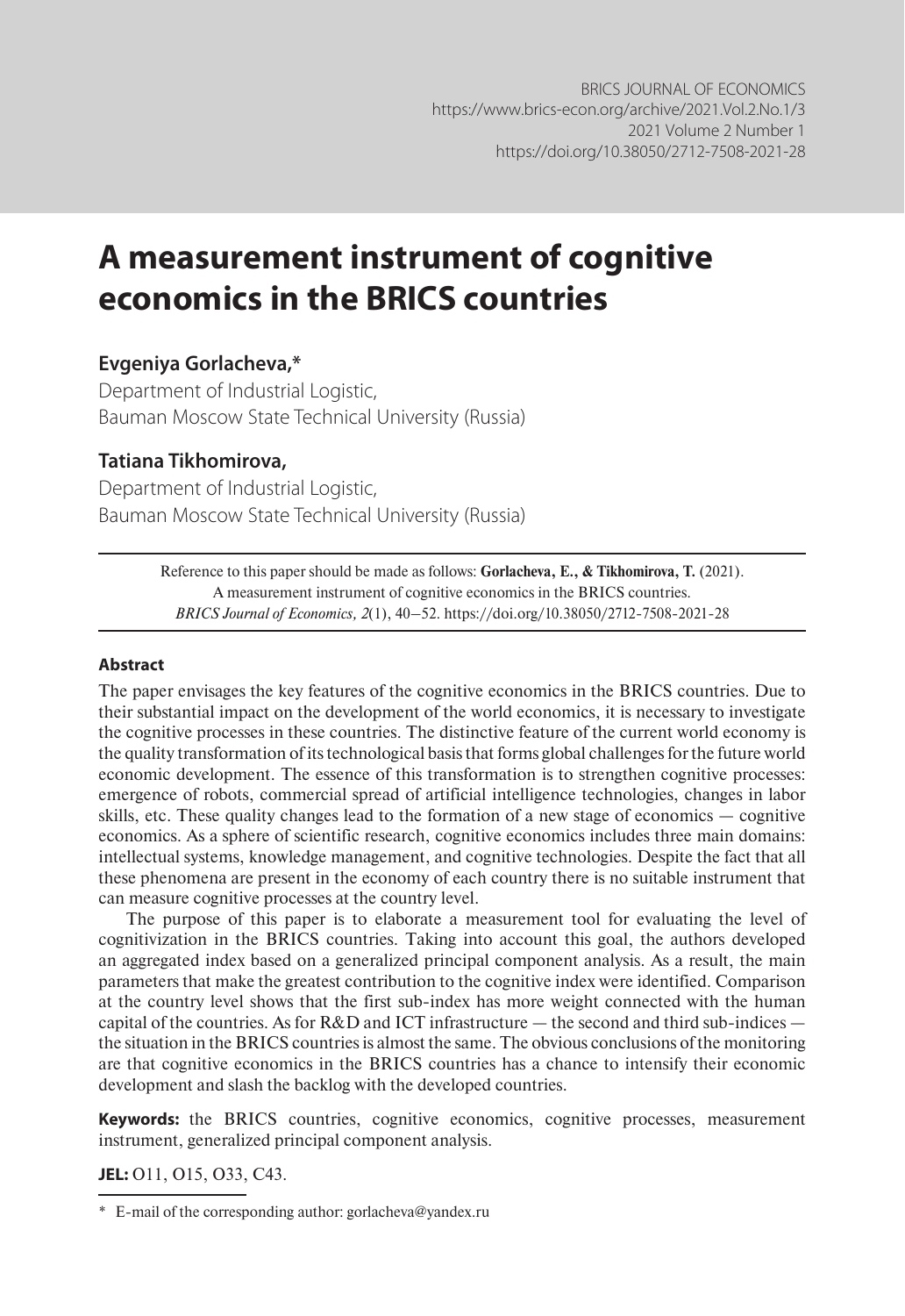#### **Introduction**

The relevance of the problems under investigation is determined by the global influence of the BRICS countries in the modern world. Possessing substantial economic potential, the BRICS countries have a significant impact on both world economic development and regional civilizations. However, despite the vast area, resources, and population, economic growth in the BRICS countries has slowed markedly. And currently, the tendency of slowing economic growth is deepening (Ignatov, 2020).

A distinctive feature of the current development of the world economy is qualitative transformation of its technological base, which forms global challenges for the future of world development (Khad'kova, 2017). In the developed countries, there is a movement towards a new socio-economic paradigm — industrial transformation on a principally new technological base. The essence of this transformation is that knowledge becomes the leading factor of the progress, not material things. The qualitative change in material manufacturing leads to the formation of a new quality of the economy and society, new ways of economic activities and the emergence of cognitive economics.

Cognitive economics is one of the modern directions of economic development (Walliser, 2008). The subject of cognitive economics is the study of human decisionmaking and explanation of social institutions and organizations in the context of structural uncertainty. Structurally, methodologically and technologically, cognitive economics is related to the methods of artificial intelligence and knowledge management, i.e., technologies that determine the modern technological basis (Abdikeev, 2017). Cognitive economics as a field of research and human activity includes three main domains: intellectual systems, knowledge management, and cognitive technologies in economics. However, while theoretical research in cognitive economics has been expanded since the early 2000s, applied and practical research has been presented only partially. Currently, there is no indicator that can evaluate the socio-economic phenomena describing the effects of cognitive economics.

It is evident that the problem of any qualitative shift is complicated by the uncertainty of its consequences. In this regard, the level of expansion of the ongoing qualitative changes in economics is up to date. Thus, cognitive economics provides not only new opportunities, but also new challenges: it deepens "digital gaps," increases the requirements for the qualification of the workforce and for the provision of technological self-reliance (Barkhatov et al., 2014). These challenges also cause methodological problems. There is no measurement instrument for evaluating cognitive economics.

The study of the current state of cognitive economics in the BRICS countries is relatively new. The aim of this paper is to develop a measurement tool for assessing the state of art in cognitive economics in the BRICS countries. The achievement of this aim is provided by a number of tasks: analysis of state programs aimed at cognitive processes in the economy, exploration of instruments that allow evaluating cognitive processes in the economy and development of a cognitive index, its modeling and interpretation.

The article is divided into following sections: the first section is devoted to the problem of cognitive economics in the BRICS countries and the analysis of the main state programs;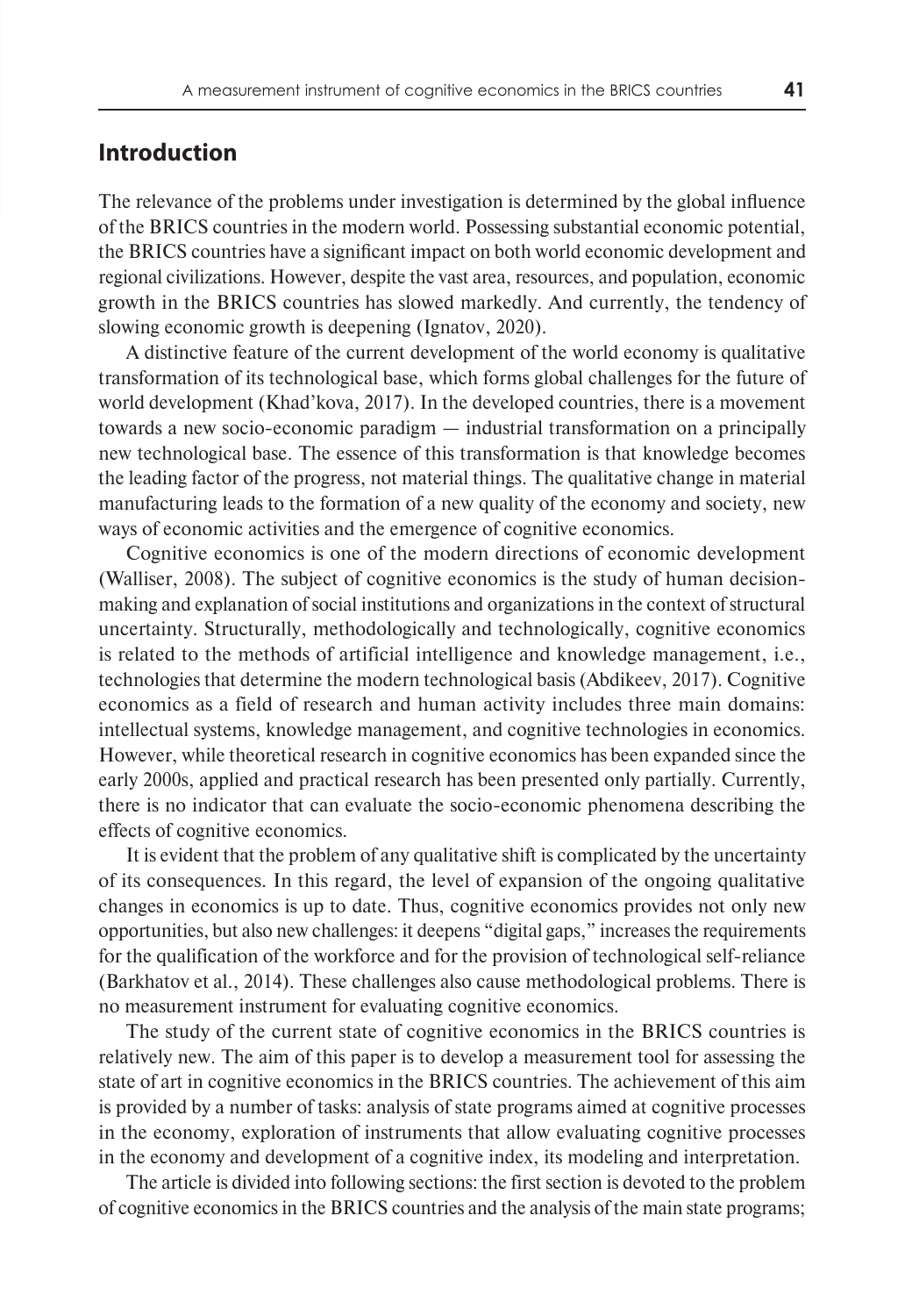the second section deals with theoretical aspects of cognitive economics as a new scientific direction; the third section is devoted to the analysis of methodological instruments and introduces an elaborated instrument — cognitive index; the forth section is devoted to the calculation of the cognitive index of BRICS and its interpretation; and the sixth section is the conclusion.

# **1. The state of art in cognitive economics in the BRICS countries**

Cognitive economics implies an innovative way of development based on new knowledge, technologies, competitive and effective enterprises. With an increase in the R&D intensity and introduction of modern and advanced technologies, innovation activity at the country level increases. One of the parameters of innovation activity in the national economy is R&D costs. Table 1 presents the statistics of domestic R&D costs in the BRICS countries.

| Country       | Amount/<br>% of GDP | 2005      | 2014       | 2016       | 2018       |
|---------------|---------------------|-----------|------------|------------|------------|
| China         | $mln$ USD           | 86 639.80 | 372 326.10 | 453 054.80 | 554 327.80 |
|               | $%$ of GDP          | 1.31      | 2.03       | 2.12       | 2.19       |
|               | $mln$ USD           | 18 120.50 | 40 330.20  | 39 008.60  | 41 505.10  |
| Russia        | $%$ of GDP          | 0.99      | 1.07       | 1.10       | 0.99       |
| <b>Brazil</b> | $mln$ USD           | 16 771.80 | 31 192.60  | 23 698.90  | 25 962.70  |
|               | $%$ of GDP          | 0.82      | 1.27       | 1.32       | 1.39       |
| India         | $mln$ USD           | 7336.30   | 14 885.60  | 15 570.30  | 16 856.10  |
|               | $%$ of GDP          | 0.36      | 0.73       | 0.68       | 0.62       |
|               | $min$ USD           | 4619.60   | 5297.80    | 5714.50    | 5871.50    |
| South Africa  | % of GDP            | 0.86      | 0.76       | 0.81       | 0.78       |

*Source:* compiled by the authors based on (OECD, 2020).

Thus, analyzing the R&D costs in Russia, it can be noted that our country lags behind several fast-growing BRICS countries, namely China and Brazil. South Africa has the lowest R&D costs (5871,5 mln USD in 2018). The gap between China and South Africa is 548456,8 mln USD in absolute figures. The R&D costs in South Africa account for 1,06% of the Chinese R&D costs. We could postulate that there is a large differentiation in R&D costs among BRICS. Analyzing the share of domestic R&D costs in relation to GDP, Russia lags behind Brazil (0,99 and 1,39, respectively) and India lags behind South Africa  $(0.62$  and  $0.78$ , respectively).<sup>1</sup>

<sup>1</sup> http://www.statssa.gov.za; http://www.stats.gov.cn; https://www.gks.ru; https://www.ibge.gov.br; http:// mospi.gov.in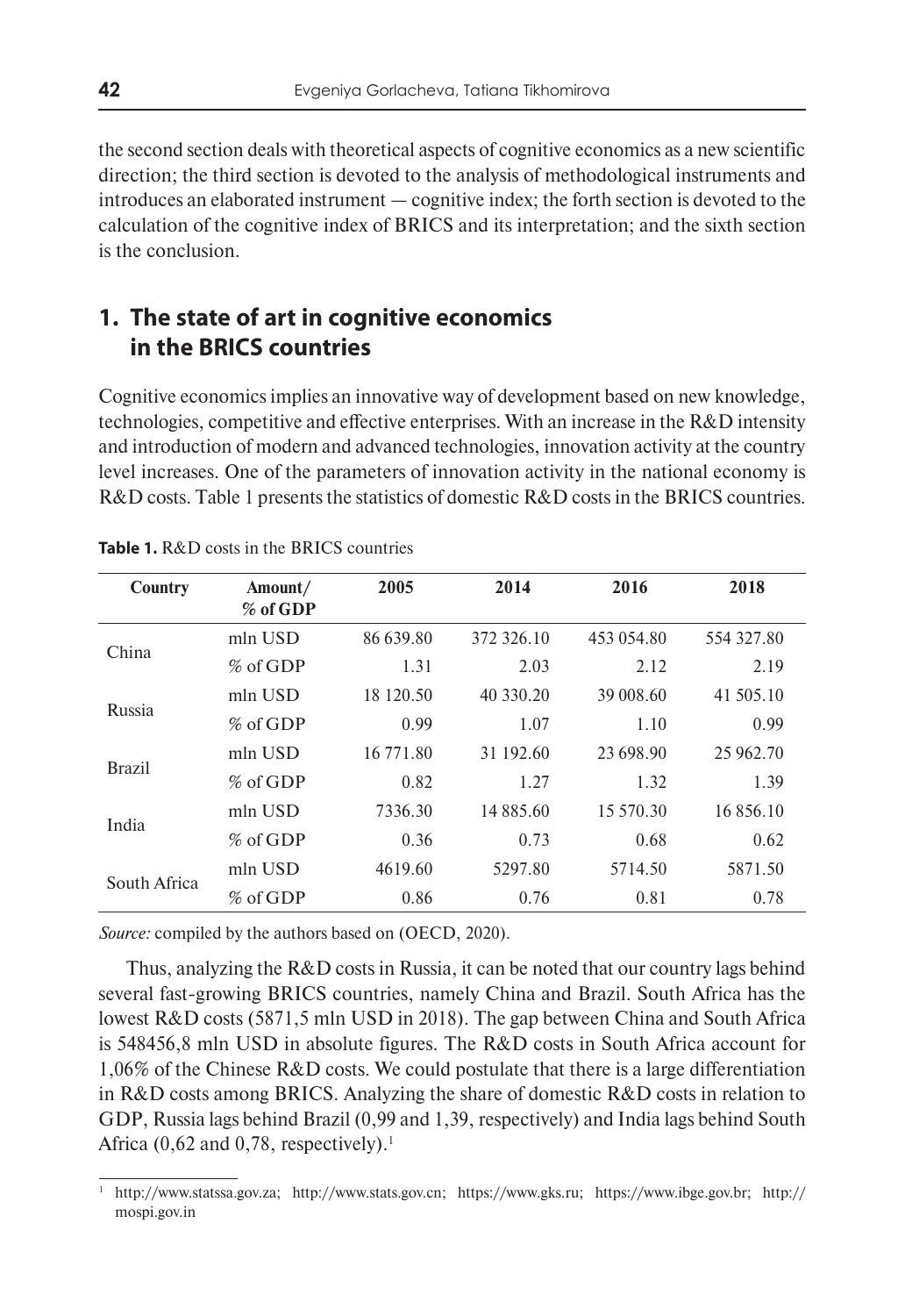Actually, the development of cognitive economics is a long-term planning priority in all BRICS countries. Table 2 presents the main state programs connected with cognitive economics.

| Country         | Programs connected with cognitive economics            |                                                                            |                                          |  |  |  |  |  |
|-----------------|--------------------------------------------------------|----------------------------------------------------------------------------|------------------------------------------|--|--|--|--|--|
|                 | Programs supporting<br>human capital<br>development    | Programs supporting<br>science development                                 | Programs supporting<br>digital economics |  |  |  |  |  |
| <b>Brazil</b>   | Strategy of socio-<br>economic development             | National strategy of<br>science, innovation, and<br>technology development | Strategy of digital<br>transformation    |  |  |  |  |  |
| Russia          | Concept of long-<br>term socio-economic<br>development | Strategy of scientific and<br>technological development                    | Digital economics                        |  |  |  |  |  |
| India           | Social and economic<br>programs                        | Policy in the field of<br>science and technology                           | Digital India                            |  |  |  |  |  |
| China           | Five-year plan of socio-<br>economic development       | Strategy of innovative<br>development                                      | National strategy of cyber<br>security   |  |  |  |  |  |
| South<br>Africa | Strategy of national<br>development                    | State strategy of R&D<br>development                                       | National digital strategy                |  |  |  |  |  |

| <b>Table 2.</b> State programs of the BRICS countries connected with cognitive economics |  |
|------------------------------------------------------------------------------------------|--|
|------------------------------------------------------------------------------------------|--|

*Source:* compiled by the authors based on national state programs.

Thus, despite the differences in the elements of cognitive economics, the BRICS countries have similar goals. The main directions are the development of digital infrastructure and public access to digital services, both business and government. BRICS pays great attention to the issues of labor markets, as well as development and expansion of information skills among the population. The development of ICT also plays an important role in ensuring national security in the BRICS countries. This agenda is implemented in political and economic decisions of the BRICS countries.

# **2. The framework of cognitive economics research paradigm**

In the modern society, intellectual resources are becoming a determining factor of social life. They exchange manual and mechanic labor for intellectual labor as a value factor. Not property, but the level of knowledge becomes the leading factor of social differentiation. The professional structure becomes more substantial for stratification than the class structure. The modern economy is more about servicing than manufacturing (Biaton & Wezner, 2018). The infrastructure of modern society is intellectual technology, not mechanics. Social organization and information technology create a symbiosis, providing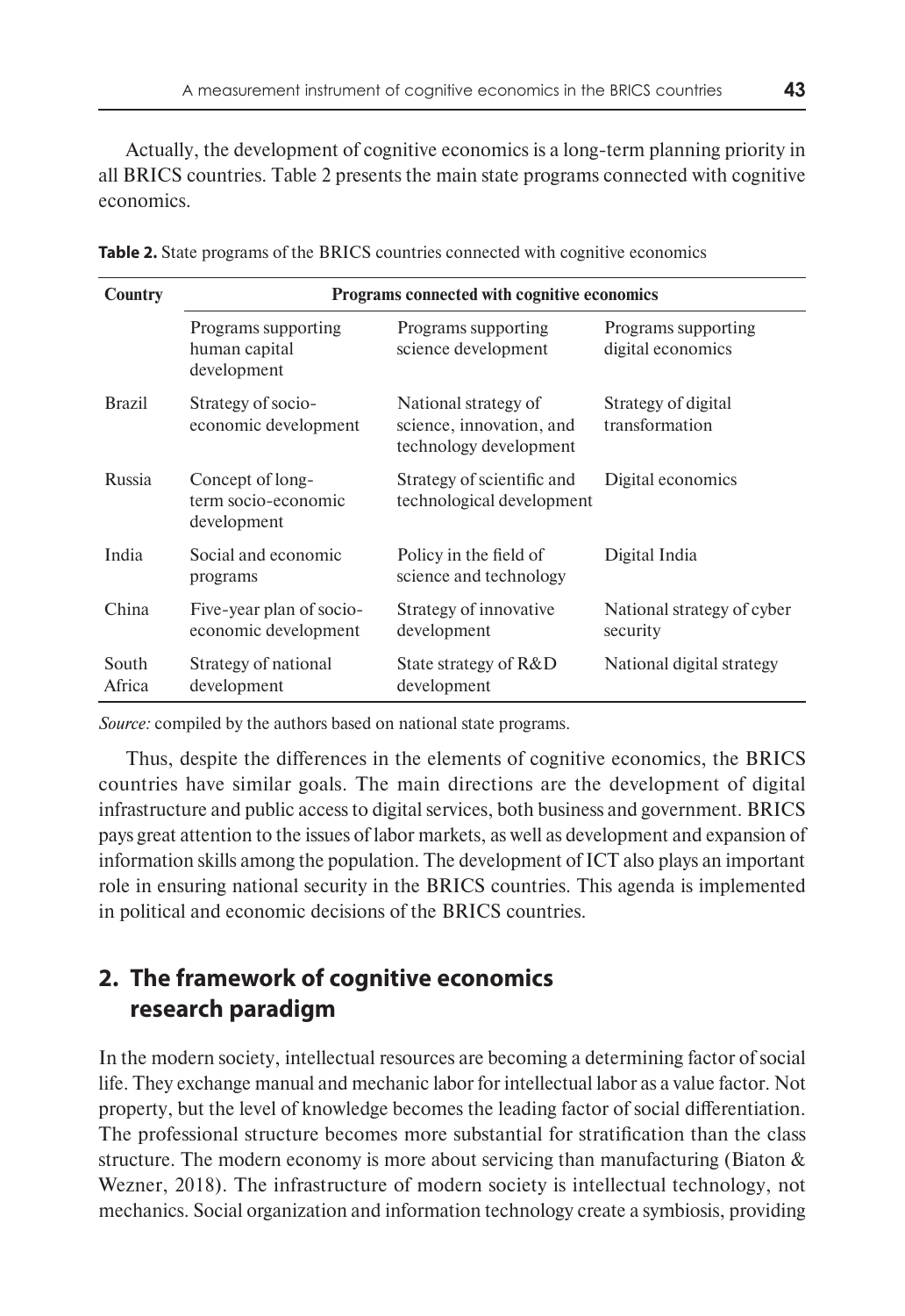a technotronic era in society, where even social processes become programmable. Economic relations associated with factors of production are also changing. If in the industrial era, manufacturers loaded their enterprises with equipment, now the place of intellectual product in manufacturing processes is increasing, and manufacturers are faced with the problems of adopting high technologies and high speed of updating. As a consequence, the dependence on the quality of human capital is growing. The parameters that characterize the quality of human resources have a greater impact on the long-term economic development (Cassi, 2007).

The notion of cognitive economics (Fumagalli, 2007; Walliser, 2008; Vercellone, 2007) was introduced in order to point out the transformation of economy, where the cognitive component acts as a destructive element of the foundations and principles of the traditional mode of production. Cognitive factors began to play a leading role and became the main resource. Cognitive economics has the following distinctive features:

- increase of intellectual resources (staff qualifications, knowledge, increase of information flows)
- interaction of economic agents in real time, the so called time-space compression, which implies a new culture of constant change and permanent presence in the virtual space
- staff differentiation on account of the fact that people who are able to generate and commercialize innovations have become a more valuable asset, leading to organizational transformation and the emergence of network organizations instead of hierarchical ones. More competitive are those employees who can store, expand and use their professional knowledge and experience. Researchers forecast that labor skills will change dramatically by 2030 (Elwardi, 2012).

Cognitive economics has no restrictions on growth, as constant technological changes and organizational renewal create opportunities for continuous development driven by the improvement of production methods, management technologies, and producerconsumer interactions. Describing the peculiar characteristics of cognitive economics, it can be noted that cognitive abilities of a person differ greatly from material resources due to the inexhaustibility of intellectual abilities. Cognitive economics can be called anthropocentric. The main mechanisms of its development are participation and cooperation. It is these mechanisms that stimulate and motivate people to participate in the development processes.

Cognitive economics is actively elaborated as the leading concept of the modern economic development by European economic schools (Lucarelli, 2007; Ross, 2005; Rizello, 2007). Among the available works, the most fundamental is "Cognitive Economics" by Walliser (2008). It contains a structural description of the main tendencies in cognitive economics. Over the past 50 years, economics as a science has been sharply criticized for two basic concepts: rationality and collective equilibrium. On the one hand, human behavior was idealized, since it was based on the phenomenon of rationality without describing the corresponding underlying mental processes. On the other hand, collective equilibrium seems too artificial, as individuals coordinate their activities without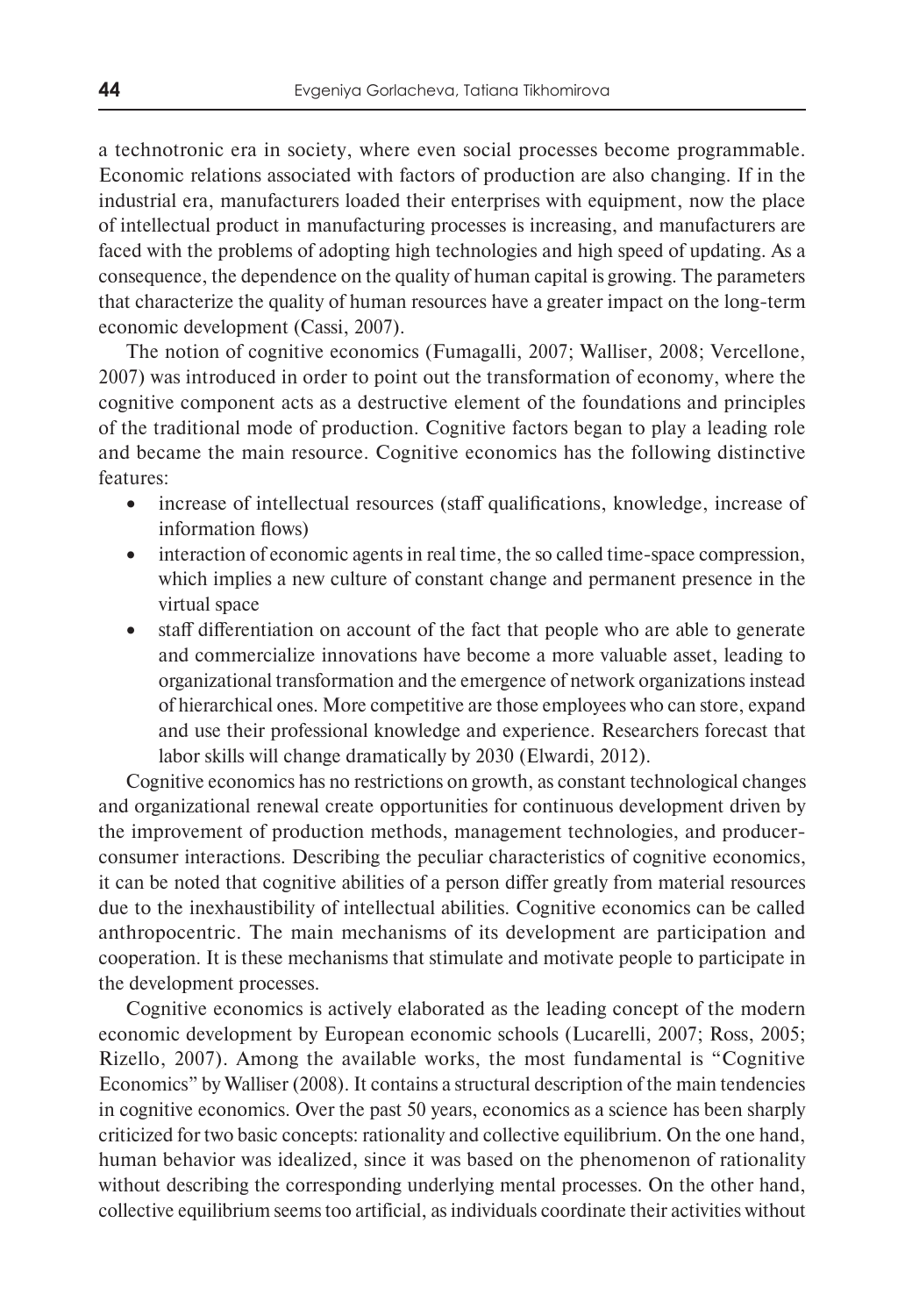mentioning how they achieve this equilibrium. In response to this criticism, two research programs were developed that enrich economic models with two additional dimensions: mental and temporal.

The epistemic program focuses on a person's cognitive skills as the leading factor that explains an individual's behavior and, consequently, economic activities. Each person has his own set of knowledge, which is a specific intermediary between external information and his expectations. Collectively, all people are united in an information network that structures their permanent relations and serves as a means of the information interchange.

The evolutionary program focuses on the dynamic learning of individuals as the main component of their interactions and economic changes that result from these interactions, respectively. Each person relies on his inner beliefs that act as an intermediary between his suggestions and the actions he is going to perform. Collectively, all individuals are subjected to adaptation processes that are provided by their environment and allow them to develop together and form new structures.

Recently, due to the development of cognitive research that deeply influenced all social sciences, these two programs are combined into one called cognitive economics. The notion of "homo economicus" is replaced by the notion "homo cogitans," for whom the recurrent passage of time could alter limited cognitive abilities. The traditional state of equilibrium is replaced by self-organizing mechanisms (Kleiner, 2019).

Thus, cognitive economics could be defined as the study of persuasion principles and adaptation processes that occur to economic agents in an uncertain and dynamic environment. The combination of the epistemic and the evolutionary approaches leads to the interconnected development of both individual behavior and collective coordination.

The use of cognitive systems in economics is associated with the development of information systems, expert systems, and systems of decision-making. Knowledge economics is connected with intellectual property, information society, etc. The research field of cognitive economics comprises the intercrossing of these spheres. The research domain of cognitive economics includes business analysis, data mining, business intelligence systems together with neuromarketing and cognitive processes of decisionmaking (Abdikeev, 2019).

Cognitive economics is based not only on the transfer of knowledge from the producer to the consumer, but also on the influence of the producer's intelligence on the consumer's intelligence. And the level of intelligence is correlated with the cumulative parameters that accumulate and do not decrease. Thus, the connection between the producer and the consumer is formed, which does not stop after the transactions were made. In terms of cognitive economics, transactions are a responsible decision that leads to substantial changes in the entire system of relations between economic agents. Cognitive economics becomes relational economics. It can be assumed that an increase in the relationship component will ensure the influence of the consumer on the producer. Basing on cognitive economics as a research framework, let's consider methodological approaches to the elaboration of a measurement instrument.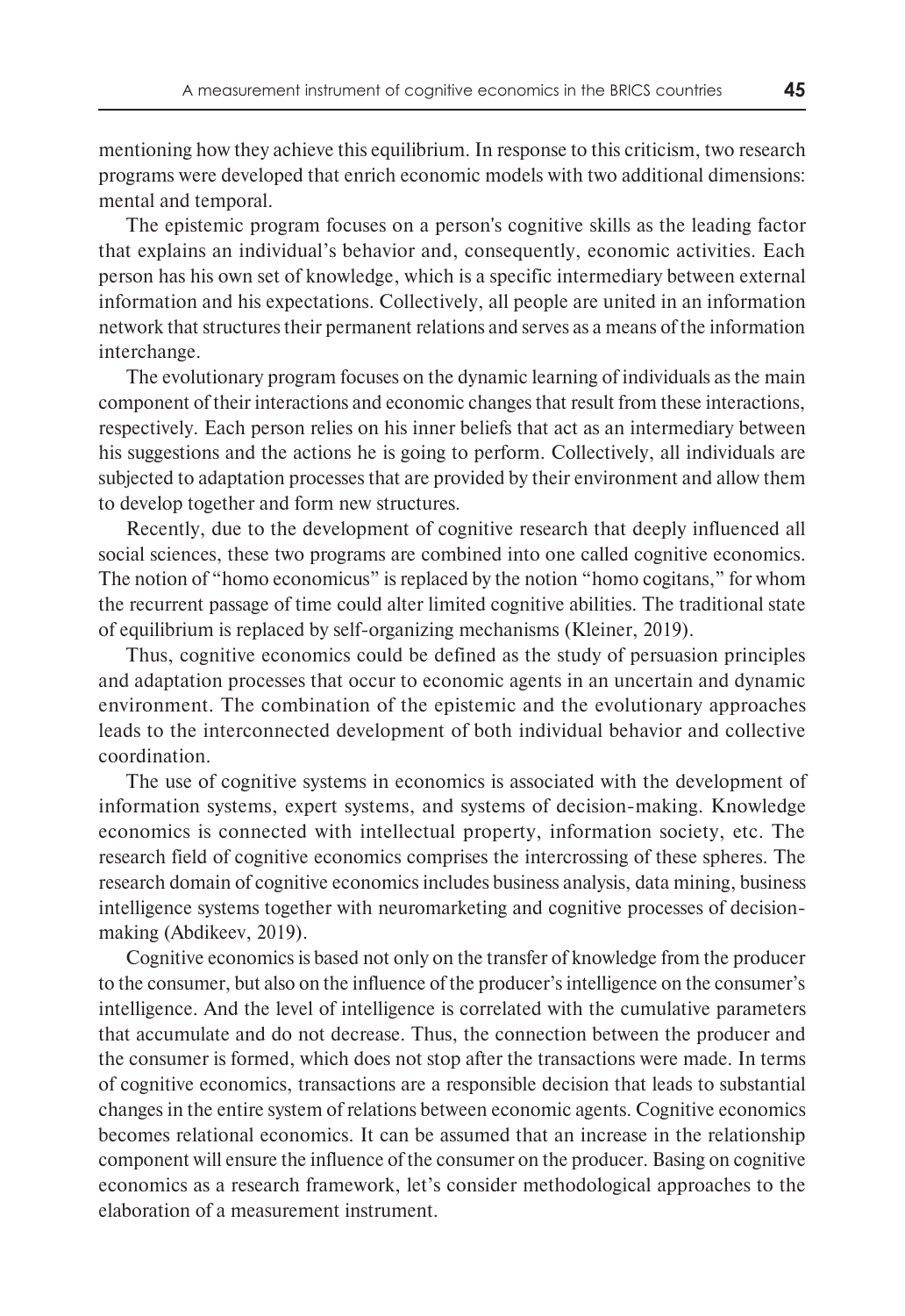# **3. Measurement instruments in cognitive economics**

The expansion of digital technologies and increase of requirements to cognitive abilities hampers not only the conceptualization of cognitive economics but also the measurement of its domains. The lack of an established approach and appropriate instruments led to different evaluations and hinges the state of art in cognitive economics (Arkhipova et al., 2018). There are several methodological approaches to the analysis of digital economics, basing on which international ratings are built (Table 3), but there are not enough tools for measuring cognitive economics.

| Label of the<br>instrument                           | <b>Method of calculation</b>                                                                                  | <b>Design organization</b>                                  | <b>Functional use</b>                                                                               |
|------------------------------------------------------|---------------------------------------------------------------------------------------------------------------|-------------------------------------------------------------|-----------------------------------------------------------------------------------------------------|
| <b>Going Digital</b><br>Toolkit                      | Calculations of certain<br>parameters of digital<br>economics                                                 | <b>OECD</b>                                                 | Determining global<br>trends in digital<br>development for a better<br>life                         |
| <b>Toolkit</b> for<br>measuring digital<br>economics | Aggregate data that<br>describe digital<br>economics                                                          | <b>OECD</b>                                                 | Conducting national<br>measurements in digital<br>economics                                         |
| <b>ICT</b> Development<br>Index                      | Rating technical<br>parameters evaluating<br>the level of digital<br>technologies                             | <b>ITU</b> (International<br>union of<br>communication)     | The state of art in the<br>digital infrastructure of a<br>country                                   |
| Digital Adoption<br>Index                            | Rating based on statistical World Bank Group<br>data characterizing<br>the level of technology<br>development |                                                             | The state of art in the<br>digital infrastructure of a<br>country                                   |
| Networked<br>Readiness Index                         | Rating that combine.<br>evaluations and statistical<br>data                                                   | World Economic<br>Forum                                     | Analyzing legal and<br>business environment<br>and the impact of digital<br>technologies on society |
| <b>I-DESI</b>                                        | Rating metrics                                                                                                | European Union                                              | Comparing digital<br>economics at the country<br>level                                              |
| World Digital<br>Competitiveness<br>Ranking          | Ranking metrics                                                                                               | International<br>Institute for<br>Management<br>Development | Analyzing legal and<br>business environment<br>and the impact of digital<br>technologies on society |

**Table 3.** Overview of digital economics instruments

*Source:* compiled by the authors based on (Ignatov, 2020).

It is assumed that the approaches and methods of constructing an index can be substantially expanded. Considering the methodological procedures for elaborating a composite index, we can single out two main approaches: subjective and objective. The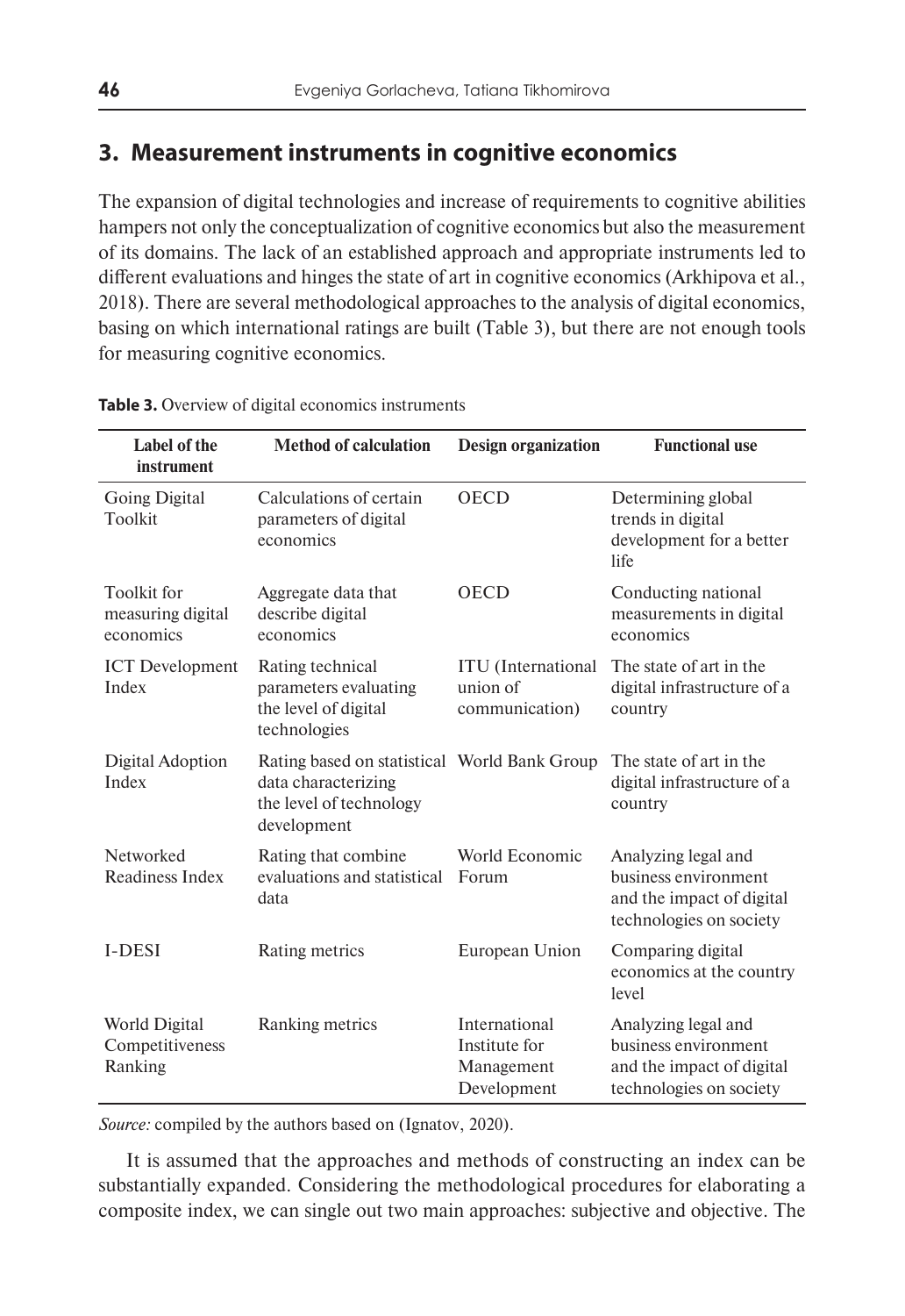subjective approach involves an analytical hierarchical process (Veisi et al., 2016) and the Delphi method (Garcia-Melon et al., 2012). Despite the evident benefits of information accessibility, this approach has several shortcomings, such as high qualifications requirements for experts, a sufficient number of experts, independence of expert responses, etc. The subjective approach is mainly used in the absence of available data collected and presented in official statistics.

In contrast, the objective approach lacks all these disadvantages, but needs an appropriate mathematical apparatus, such as principal component analysis (Grezebyk & Stec, 2015; Tan & Lu, 2016), factor analysis (Lee, 2013), and relevant statistical data. In order to overcome these difficulties, this paper uses a methodological procedure of the principal component analysis and official statistical data (OECD, 2019). The principal component analysis is a research technique of multivariate data analysis based on linear algebra and especially Euclidian vector spaces (Lavit & Escoufier, 1994). This technique allows to analyze the general data structure and find out differences in the analyzed period. Thus, the main advantage of the objective approach is the toolkit of standard statistical techniques that allow us to verify the obtained results.

# **4. Research design and data collection**

Research design entails a two-stage procedure. The first stage involves conceptualization of a measurement tool covering the choice of countries and the choice of indicators. At the second stage, the developed cognitive index is subjected to a series of standard statistical procedures.

The choice of the countries was relatively simple, as all BRICS countries' economies were under analysis. According to definite indicators, three groups were singled out, each of which correlates with the main domains of cognitive economics. Thus, the first group — "human capital and information literacy" — corresponds to the development of human beings as generators of knowledge and drivers of scientific progress. The second group — "resource base of innovation" — corresponds to the conditions that each country has for its scientific development. And the third group — "infrastructure of information technologies and their availability for economic development" — reflects the state of art in information technologies common in the analyzed countries. The whole list of the selected indicators is presented in Table 4.

|                | Indicator name, unit of measurement                                                                                             |
|----------------|---------------------------------------------------------------------------------------------------------------------------------|
|                | Subindex 1 "Human capital and information literacy" $(\%)$                                                                      |
| $\mathcal{X},$ | The share of the employed population aged 25-64 years with higher education in the<br>overall number of the employed population |
| $\chi$         | The literacy rate of the adult population                                                                                       |
|                |                                                                                                                                 |

**Table 4.** List of cognitive index indicators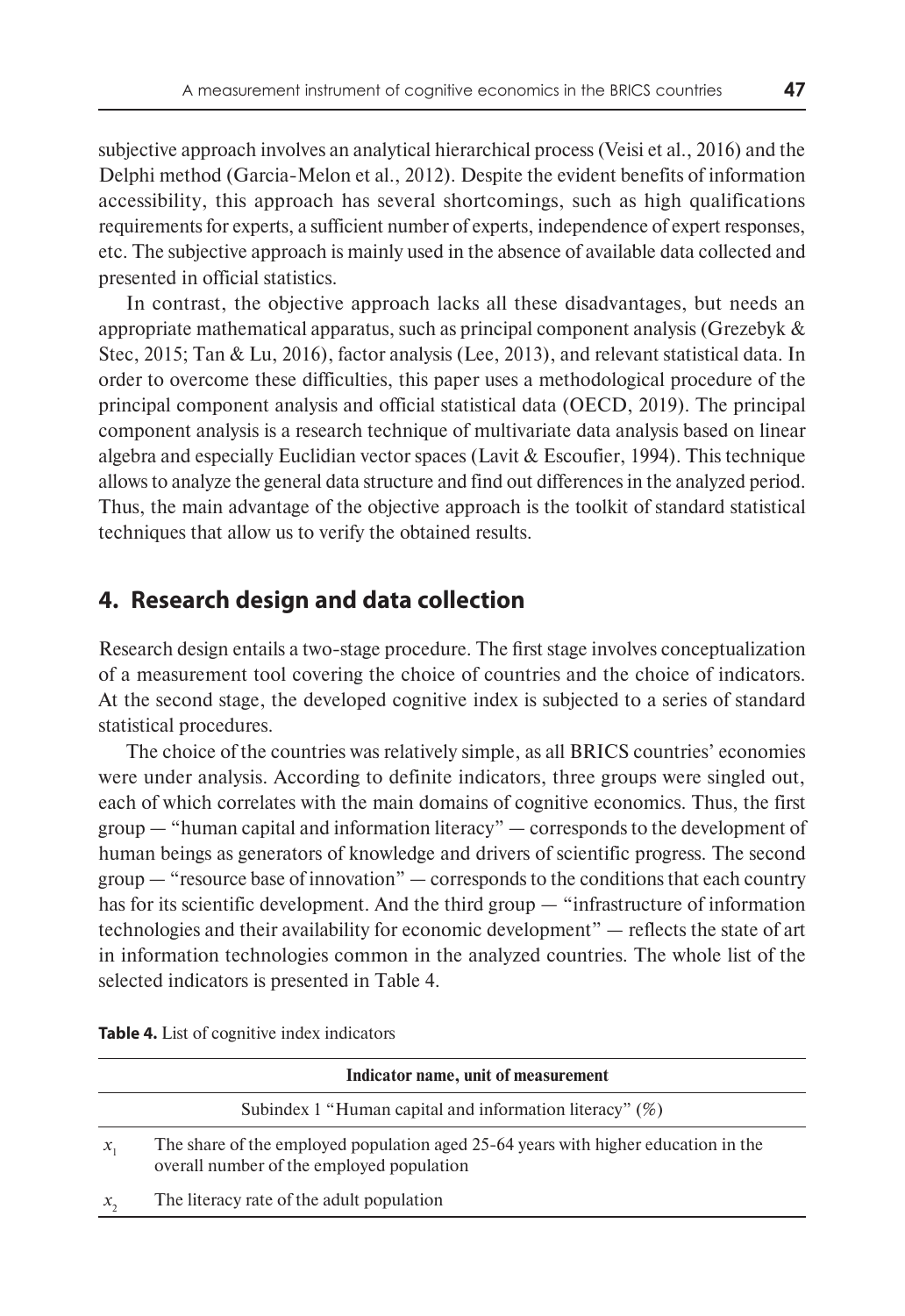#### **Table 4.** Continued

|                 | Indicator name, unit of measurement                                                                                          |
|-----------------|------------------------------------------------------------------------------------------------------------------------------|
| $x_{3}$         | The share of scholars in the total population                                                                                |
| $x_{4}$         | The share of students enrolled in higher education programs (bachelor, master,<br>specialist) in the total population        |
|                 | Subindex 2 "Resource base for innovation" $(\%)$                                                                             |
| $x_{\varsigma}$ | The share of domestic R&D costs as a percentage of GDP                                                                       |
| $x_{6}$         | The share of domestic R&D costs in the field of information technologies in the total<br>volume of internal R&D expenditures |
| $x_{7}$         | The share of technological innovations in the total volume of manufactured products,<br>services, and works                  |
| $x_{\rm g}$     | The share of R&D costs aimed at economic development                                                                         |
| $x_{\rm o}$     | The share of organizations implementing technological innovations                                                            |
| $x_{10}$        | The share of innovative products, services, and works in the total volume of<br>manufactured goods                           |
| $x_{11}$        | The share of innovative products, services, and works in the total volume of export                                          |
| $x_{12}$        | The share of innovative technologies in the total volume of the elaborated advanced<br>manufacturing technologies            |
|                 | Subindex 3 "Infrastructure of information technologies and their availability<br>for economic development"                   |
| $x_{13}$        | Density of fixed-line telephone communication per 100 persons (entity)                                                       |
| $x_{14}$        | Distribution of mobile radiotelephone communication per 100 persons (entity)                                                 |
| $x_{15}$        | Number of collective centers with Internet access per 10 000 persons <i>(entity)</i>                                         |
| $x_{16}$        | Number of broadband Internet subscribers per 100 persons (subscriber)                                                        |
| $x_{17}$        | Number of mobile Internet per 100 persons (subscriber)                                                                       |
| $x_{18}$        | The level of digitization of local telephone communication $(\%)$                                                            |
| $x_{19}$        | The share of telephonized rural entities in the total number of rural entities $(\%)$                                        |
| $x_{20}$        | The rate for permanent use of the subscriber line, regardless of its type<br>(per month, local currency)                     |

*Source:* compiled by the authors.

The cognitive index is a combined measure of parameters in three key dimensions of the cognitivization processes: human capital and information literacy; resource base for innovation; IT infrastructure and its availability for economic development. The aggregation scheme is presented in Figure 1.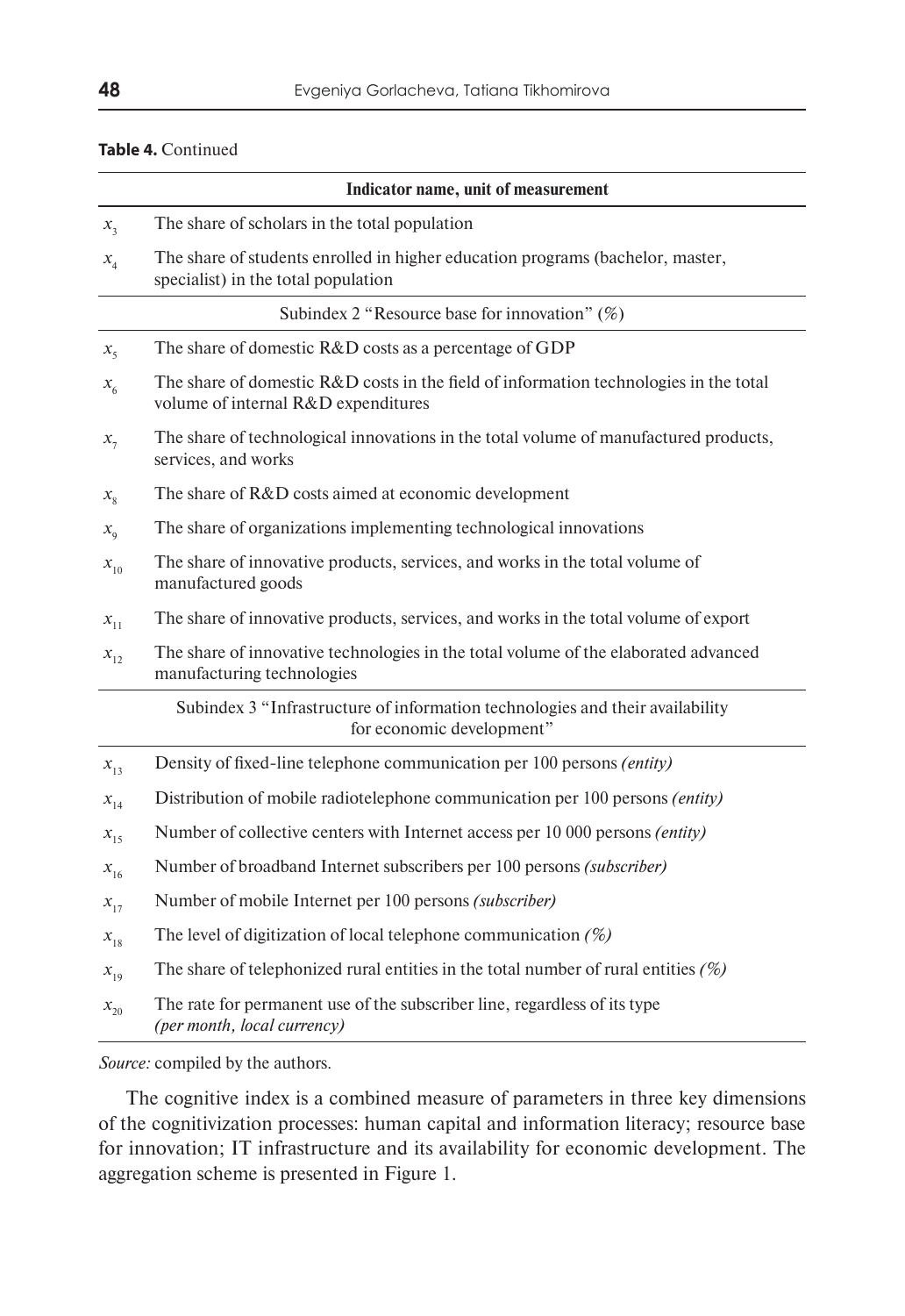

*Source:* compiled by the authors.

**Figure 1.** Structure of the cognitive index

Designing a cognitive index involves the following steps: 1) given that the data presented are measured in different units, the indicators were normalized; 2) in order to identify the most significant characteristics, a generalized principal component analysis was conducted; 3) the mean value of the three sub-indices was calculated in order to form the cognitive index; 4) to compare the processes of cognitivization, a scale from 0 to 1 was developed, where the interval from 0 to 0.3 points means that the cognitivization processes are at a low level; from 0,3 to  $0.6 -$  at the middle level; and from 0,6 to  $1 -$  at a high level.

#### **5. Results**

In accordance with the chosen methodology, tables of weight distributions were constructed, which could help calculate the sub-indexes weights. Table 5 presents the weights distribution in the cognitive index of the BRICS countries.

| Country       | <b>Cognitive index</b>                         |
|---------------|------------------------------------------------|
| Russia        | $I_{\text{coe}} = 0.62X_1 + 0.26X_2 + 0.12X_3$ |
| <b>Brazil</b> | $I_{\text{coe}} = 0.77X_1 + 0.13X_2 + 0.10X_3$ |
| India         | $I_{\text{coe}} = 0.8X_1 + 0.11X_2 + 0.09X_3$  |
| China         | $I_{\text{cor}} = 0.84X_1 + 0.08X_2 + 0.08X_3$ |
| South Africa  | $I_{cog} = 0,72X_1 + 0,19X_2 + 0,09X_3$        |

**Table 5.** Weights distribution for the BRICS countries

*Source:* compiled by the authors.

Thus, the weights for sub-index 1 range from 0,62 (Russia) to 0,84 (China). The impact of sub-index 1 is higher for all BRICS countries, which confirms that cognitive processes depend on the development of human capital. The other two sub-indices have a smaller contribution, which could be considered as the overall spread of digital technologies and a resource base for innovation. The calculations of the cognitive index are presented in Table 6.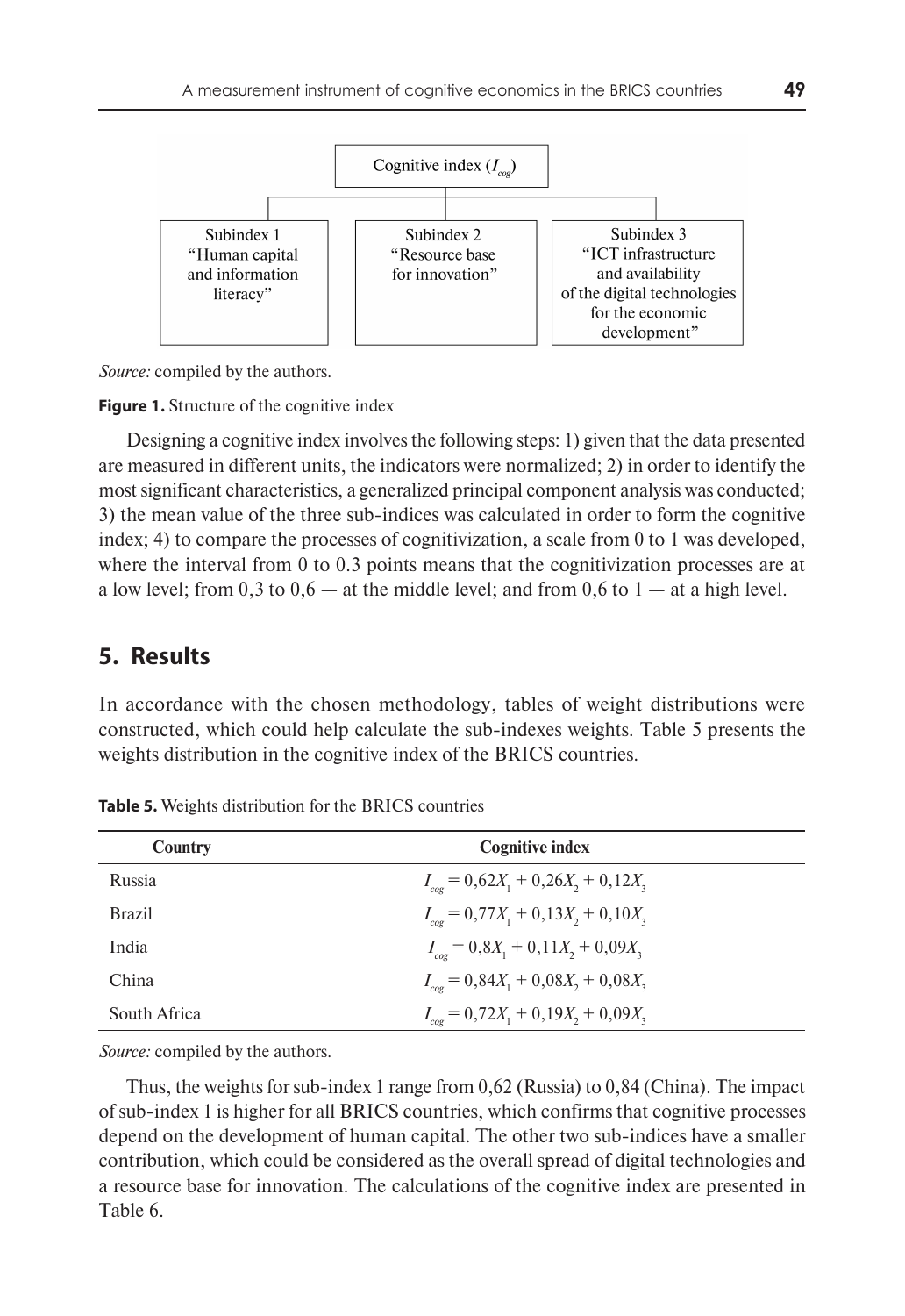| Country                                        |      |      | 2010 2011 2012 2013 2014 2015 2016 2017 2018 2019 2020                         |      |      |      |      |      |      |      |
|------------------------------------------------|------|------|--------------------------------------------------------------------------------|------|------|------|------|------|------|------|
| Russia                                         |      |      | $-0.05$ $-0.06$ $-0.06$ $0.03$ $0.07$ $0.1$ $0.04$ $0.16$ $0.55$ $0.55$ $0.56$ |      |      |      |      |      |      |      |
| <b>Brazil</b>                                  |      |      | $-0.04$ $-0.03$ $-0.02$ 0.14 0.12 0.13 0.22                                    |      |      |      | 0.16 | 0.3  | 0.38 | 0.47 |
| India                                          |      |      | $-0.06$ $-0.08$ $-0.01$ 0.05 0.11 0.19                                         |      |      | 0,21 | 0.3  | 0.41 | 0.48 | 0.44 |
| China                                          | 0.01 | 0.05 | $0,21$ 0.38                                                                    | 0,47 | 0,44 | 0.77 | 0.61 | 0.74 | 0.71 | 0.76 |
| South Africa $-0.01$ $-0.03$ $-0.08$ 0.02 0.12 |      |      |                                                                                |      | 0,17 | 0,19 | 0.14 | 0.24 | 0.34 | 0.46 |

**Table 6.** Cognitive index for the BRICS countries' economies

*Source:* compiled by the authors.

According to the data obtained, one could postulate that the BRICS countries are in a transition state to cognitive economies. Nevertheless, the cognitive index is growing in all BRICS countries, which confirms that the cognitive processes correspond to the development of the world economy.

### **6. Discussion**

In this paper, an attempt is made to consider such a research gap as the elaboration of a measurement instrument for cognitive economies in the BRICS countries. On the one hand, a large number of economic studies mention cognitive processes (Rizzello, 2003; Ross, 2005; Abdikeev, 2010; Safiullin, 2012; Khadkova, 2017), but there are no attempts to measure them. On the other hand, there are many econometric studies that describe different approaches to aggregation, but there are no examples of measuring cognitive economics. In the present research, an attempt is made to combine these ideas and elaborate a measurement index for cognitive economics.

Another perspective that should be mentioned in the discussion is the evident economic slowdown in the BRICS countries. Cognitive economics provides not only opportunities, but also challenges and widens the gaps in the economic development of developed and developing countries. The growing asymmetry in high-tech sectors causes problems of national security and cybersecurity and creates social imbalances. In these conditions, cognitive economics gives the BRICS countries a chance for a qualitative transformation.

The last but not the least important perspective to be discussed is the choice of the generalized principal component method as a measurement instrument. Its ability to single out the main parameters makes is useful for various studies.

# **Conclusion**

Nowadays, there are many transformational processes related to the spread of information technologies, improving the level of education and information literacy, and the need for innovation, which could be indicated in almost every country. In this sense, the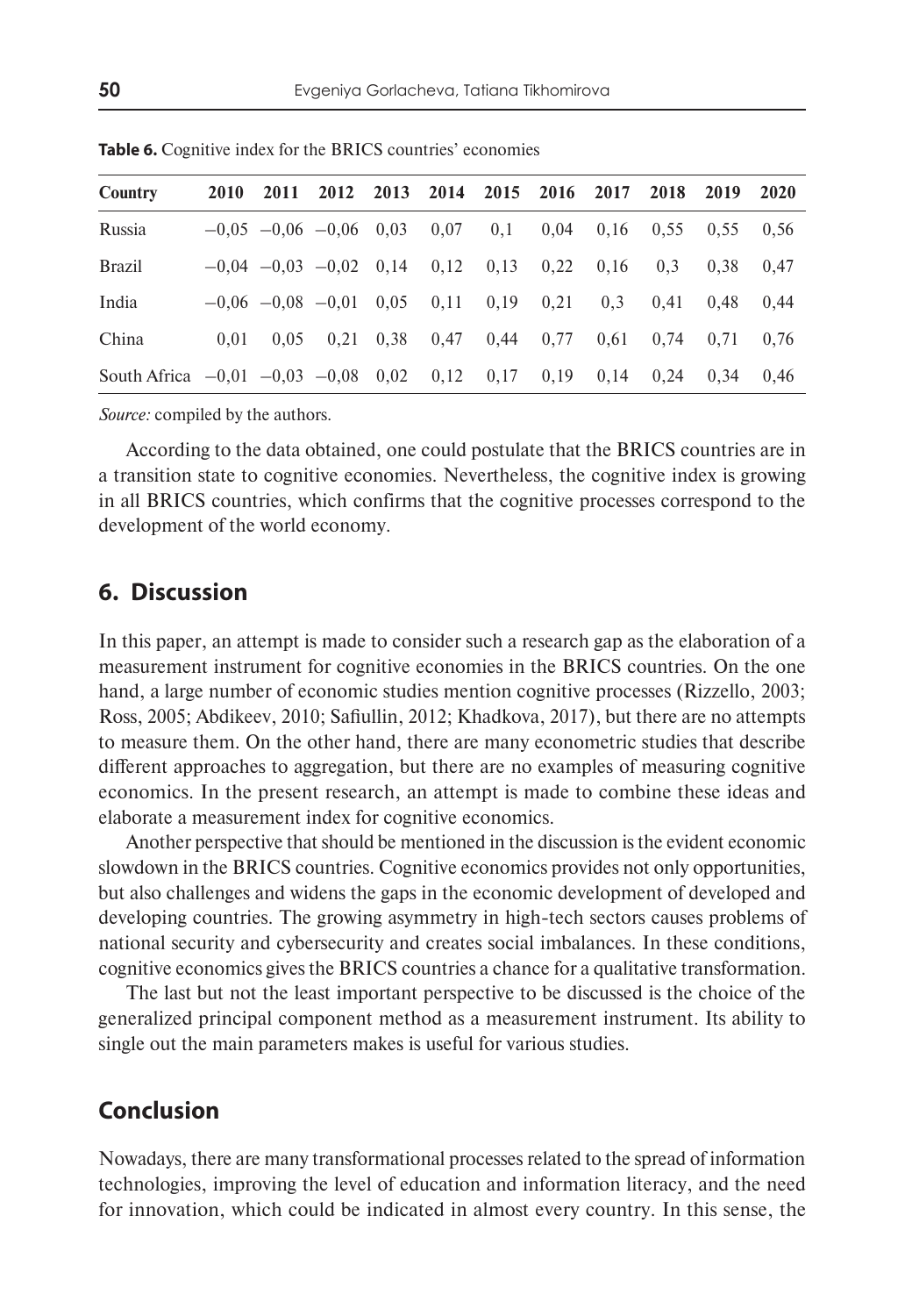BRICS countries are no exception. Despite the economic slowdown, these countries are influenced by an emerging socio-economic paradigm based on intelligent technologies. In order to comprehend these processes, a measurement instrument was elaborated.

Our findings show that the human capital sub-index has a stronger impact in comparison to other sub-indices. It can be explained that cognitive processes depend mainly on human intelligence. The BRICS countries are an important force in the development of the world economy, but the economic slowdown in almost all of these countries must definitely be overcome by means of internal development factors.

This study has several theoretical implications for the development of cognitive economics. First of all, the paper presents a measurement instrument for cognitive processes in the BRICS countries. It can definitely be used in various comparative studies. Although there is an extensive literature on measurement instruments related to different aspects of digital economics, research on cognitive economics instruments is scant.

As for practical aspects, the received results can be used at the national level in the development of technological development strategies, educational policy, strategies for the development of higher education institutions, and budget formation in strategic areas.

Nevertheless, some limitations should be reasonably admitted. Firstly, our study has its limitations related to the theoretical background of the research, since we have just developed a measurement instrument for evaluating cognitive processes. Secondly, we used data for a certain period, namely, for ten years. Further work may follow this line of research.

# **References**

- Abdikeev, N. (2017). Tekhnologii kognitivnogo menedzhmenta v cifrovoj ekonomike. *Ekonomika 21 Veka, 3*, 24–28 (Technologies of the cognitive management in the digital economics. *Economics of XXI Century, 3*, 24–28).
- Abdikeev, N., Averkin, A., & Efremova, N. (2010). Kognitivnaya ekonomika v epohu innovacij. *Vestnik Rossijskogo Ekonomicheskogo Universiteta imeni G. V. Plekhanova, 1*, 3–20 (The cognitive economics in innovation epoch. *The Herald of Plekhanov Russian Economics University, 1*, 3–20).
- Arkhipova, M., Sirotin, V., & Sukhareva, N. (2018). Razrabotka kompozitnogo indikatora dlya izmereniya velichiny i dinamiki cifrovogo neravenstva v rossii. *Voprosy Statistiki. 5*, 75–87 (The development of the composite indicator to the measurement of the digital imbalance in Russia. *Issues of Statistics, 5*, 75–87).
- Barhatov, V., Kapkaev, Yu., & Dyachenko, O. (2014). Creative work under cognitive capitalism conditions. *CBU International conference on innovation, technology transfer and education* (pp. 186–190).
- Biaton, L., & Werner, K. (2018). Fourth industrial revolution and managers' cognitive competences. *Marketing of Scientific and Research Organizations, 27*(1), 81–106.
- Bolcarova, P., & Kolosta, S. (2015). Assessment of sustainable development in the EU27 using aggregated SD index. *Ecological Indicators*, *48*, 699–705. https://doi.org/10.1016/j. ecolind.2014.09.001
- Cassi, L. (2007). The economic interpretation of knowledge. *European Journal of Economic and Social Systems, 20*(1), 65–80.